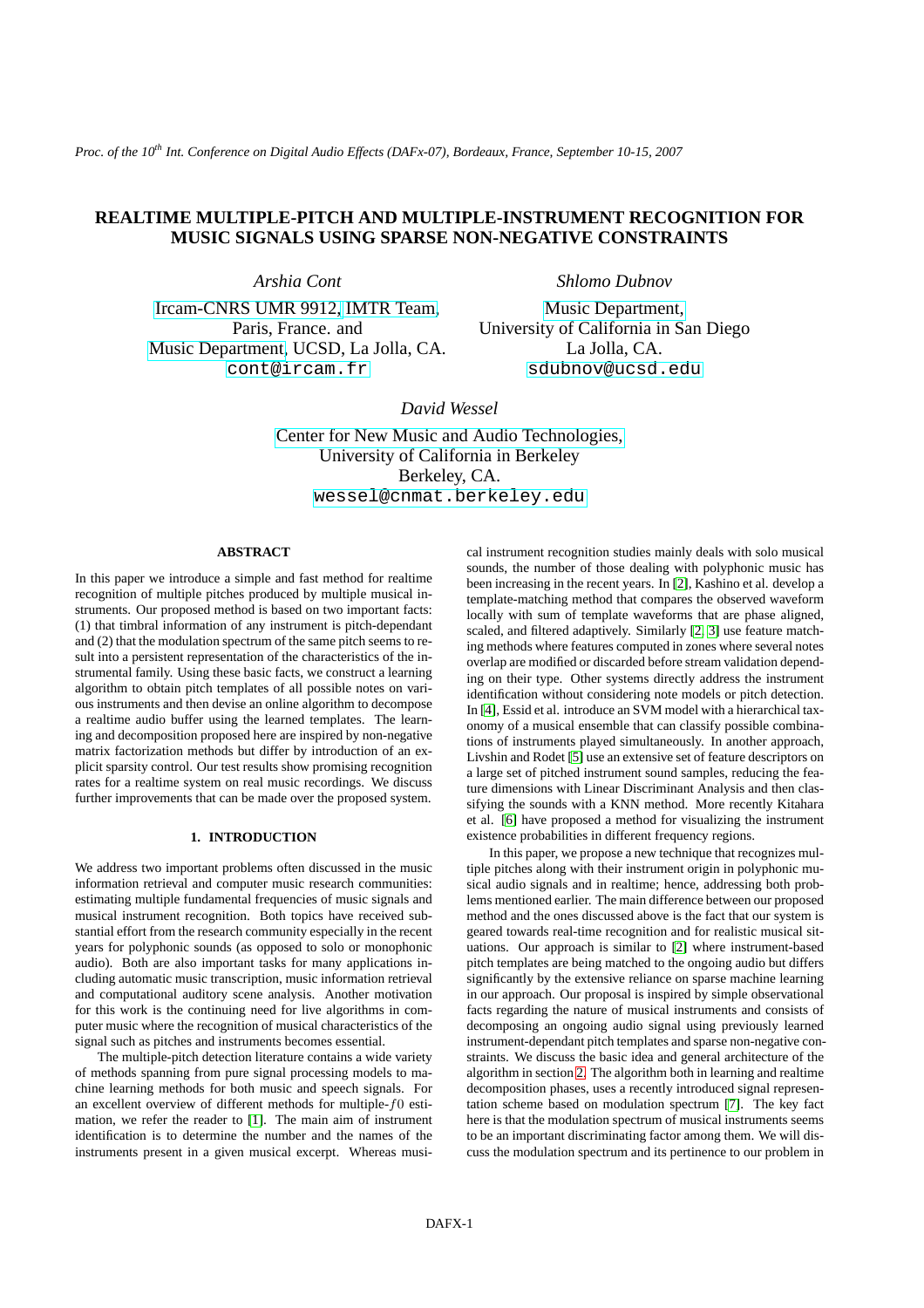section [3](#page-2-0) as the main signal processing front-end for our algorithm. In section [4](#page-3-0) we show how instrument templates are learned. This learning is once-for-all and is based on *Non-negative Matrix Factorization* (NMF) algorithm [\[8\]](#page-7-7). These learned templates would be imported to the main algorithm for realtime instrument-based pitch detection called sparse non-negative decomposition detailed in section [5.](#page-3-1) This is followed by some results and discussion on further improvement envisioned for the proposed system. An earlier version of the machine learning algorithm proposed here has appeared previously in [\[9\]](#page-7-8) by the first author and for a different application. In this paper, we have refined the learning methods and are introducing it in a more elaborate and different context.

#### **2. GENERAL ARCHITECTURE**

<span id="page-1-0"></span>As mentioned earlier, we attempt to address both the problem of multiple-pitch detection and musical instrument recognition. The motivation behind this mix is the simple fact that for each given musical instrument, the timbral profiles vary along different pitches or notes produced by the instrument. Moreover, the timbral profile of a given pitch on a given instrument varies along different modes of performance for certain instruments (for example playing *ordinario* or *pizzicato* on violin family). Given this fact, we propose learning *templates* for each sound produced in each instrument once and for all, and use these templates during realtime detection.

Another important motivation behind the proposed algorithm is the simple intuition that humans tend to use a reconstructive scheme during detection of multiple pitches or multiple instruments and based on their history of timbral familiarity and music education. That is to say, in music dictation practices, well-trained musicians tend to transcribe music by conscious (or unconscious) addition of familiar pitches produced by musical instruments. The main idea here is that during detection of musical pitches and instruments, there is no direct assumption of *independence* associated with familiar patterns used for reconstruction and we rely more on *reconstruction* using superpositions.

Considering these facts, we can generally formulate our problem by *non-negative* factors. Non-negativity in this case simply means that we do not *subtract* pitch patterns in order to determine the correct combination but rather, we somehow manage to directly point to the correct combination of patterns that reconstruct the target by simple linear superposition. Mathematically speaking, given  $V$  as a non-negative representational scheme of the realtime audio signal in  $\mathbb{R}_+^N$ , we would like to achieve

$$
V \approx WH \tag{1}
$$

<span id="page-1-1"></span>where W is a non-negative  $\mathbb{R}^{N \times r}_+$  matrix holding r templates corresponding to objects to be detected and  $H$  is a simple non-negative  $r \times 1$  vector holding the contribution of each template in W for reconstructing  $V$ . During realtime detection, we are already in possession of  $W$  and we tend to obtain  $H$  indicating the presence of each template in the audio buffer that is arriving online to the system in  $V$ . Given this formulation, there are three main issues to be addressed:

- 1. What is an efficient and pertinent representation for  $V$ ?
- 2. How to learn templates in  $W$  using this representation?
- 3. And how to obtain an acceptable result in  $H$  in realtime?

We will give a general overview of the three questions above in the following subsections and present algorithmic descriptions in the coming sections.

#### <span id="page-1-2"></span>**2.1. Representational Front-end**

Any representational front-end chosen for the formulation above, should at least meet two important properties: (1) obviously it should have enough information for discrimination between instruments, and (2) due to the non-negative formulation in equation [1](#page-1-1) it should preserve itself when multiple instruments are present at least to a good extent and in our case, observe superposition of different instruments.

Dubnov et al. have shown in [\[10\]](#page-7-9) that phase coupling is an important characteristic of a sustained portion of sound of individual musical instruments and show results obtained for various instruments observing consistencies in phase coupling templates for at least flute and cello. Furthermore, they note that the statistical properties of a signal due to phase variation can not be easily revealed by standard spectral analysis techniques due to the fact that second-order statistics and the power spectrum are *phase blind*. In their proposal they use a quadratic phase coupling method using higher-order statistics to obtain the phase coupling representation. Using additive sinusoidal analysis, their method is highly sensitive to the fundamental frequencies of the sound itself.

The representational front-end we propose in this paper is inspired by findings in [\[10\]](#page-7-9) as an indirect but efficient method to represent spectral modulations of the signal, also capable of representing pitch information. We will detail this representational scheme in section [3.](#page-2-0)

### **2.2. Sparsity of the solution**

<span id="page-1-3"></span>Equation [1](#page-1-1) simply assumes a linear combination of the previously learned templates with non-negative coefficients for reconstruction of  $V$  or learning  $H$ . The price to pay for this simplicity is of course solving for the correct results in  $H$  where there are many possible combinations of templates that might achieve a given error criterion. This issue becomes even more important if there is no mathematical independence between the basis stored in W as templates. This is a major difficulty with non-negative constraint problem solving. More specifically, for our problem, harmonic relations between pitches of an instrument and among instruments themselves always lead to various approximate solutions for H and leading to the famous *octave errors* and more.

To overcome this problem, we use the strong assumption that the correct solution for a given spectrum (in  $V$ ) uses a minimum of templates in  $W$ , or in other words, the solution has the minimum number of non-zero elements in  $H$ . This assumption is hard to verify for every music instrument and highly depends on the template representations in  $W$ , but is easily imaginable as harmonic structure of a music note can be minimally expressed (in the mean squared sense) using the original note than a combination of its octaves and dominant.

Fortunately, this assumption has been heavily studied in the field of *sparse coding*. The concept of sparse coding refers to a representational scheme where only a few units out of a large population are effectively used to represent typical data vectors [\[11\]](#page-7-10). In section [5](#page-3-1) we propose a technique to control sparsity in a nonnegative constraint problem.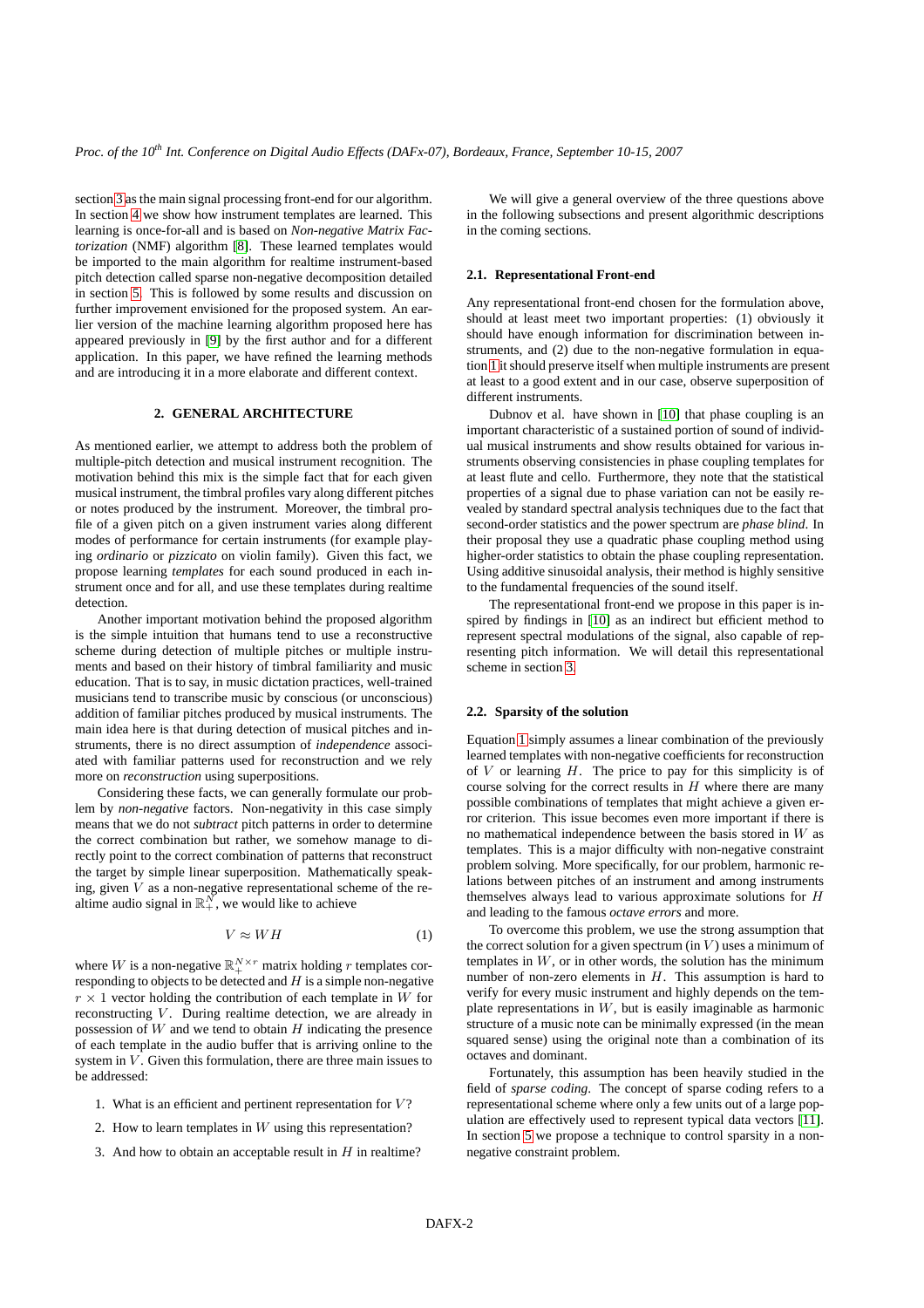### **3. MODULATION SPECTRUM**

<span id="page-2-0"></span>For non-stationary signal classification, features are traditionally extracted from a time-shifted, yet short data window. For instrument classification, these short-term features do not efficiently capture or represent longer term signal variations important for the given task and can barely represent important discriminative characteristics such as spectral envelope or phase coupling for musical instrument recognition. Sukittanon et al. in [\[7\]](#page-7-6) propose a modulation spectrum representation that not only contains short-term information about the signal, but also provides long-term information representing patterns of time variation on the spectrum itself. In this model, the audio signal is the product of a narrow bandwidth, stationary low-pass modulating random process  $m(t)$  and the high-pass carrier, a deterministic function  $c(t)$ 

$$
x(t) = m(t) \cdot c(t)
$$

For the model to be accurate,  $m(t)$  is assumed to be non-negative and its bandwidth does not overlap with that of  $c(t)$ . The above model has been applied to speech and audio coding [\[12\]](#page-7-11). Following the observations in section [2.1](#page-1-2) and in [\[10\]](#page-7-9), we study the feasibility of this representation for our task and hope that  $m(t)$ will provide an informative representation for pitched musical instruments.

Modulation Spectrum is based on a two-dimensional representation of the acoustic and modulation frequency or a joint frequency representation. Moreover, it does not require prior estimate of the periodicity of the signal. One possible representation of this form is  $P_x(\eta,\omega)$ , as a transform in time of a demodulated shorttime spectral estimate where  $\omega$  and  $\eta$  are *acoustic frequency* and *modulation frequency* respectively. To obtain this representation, we first use a spectrogram with an appropriately chosen window length to estimate a joint time-frequency representation of the signal  $P_x(t, \omega)$ . Second, another transform (Fourier in our case) is applied along the time dimension of the spectrogram to estimate  $P_x(\eta,\omega)$ . Figure [1](#page-2-1) shows the analysis structure undertaken on the audio (top) to obtain the modulation spectrum (down). A more rigorous view of  $P_x(\eta,\omega)$  is the convolution in  $\omega$  and multiplication in  $\eta$  of the correlation function of a Fourier transform of the signal  $x(t)$  and the underlying data analysis window  $w(t)$ , as in equation [2](#page-2-2) [\[7\]](#page-7-6).

$$
P_x(\eta, \omega) = \left( W^* (\omega - \frac{\eta}{2}) W(\omega + \frac{\eta}{2}) \right) \qquad (2)
$$
  
 
$$
* \quad w \left( X^* (\omega - \frac{\eta}{2}) X(\omega + \frac{\eta}{2}) \right)
$$

<span id="page-2-2"></span>Figure [2](#page-2-3) shows this representation for one analysis frame of piano and trumpet both playing  $A_4$  ( $f_0 \approx 440 Hz$ ). The time-span of this analysis corresponds to the length of the first transform  $N_1$ , the length of the second transform  $N_2$  and the sampling frequency  $f_s$  which here are 2048, 32, 44100 leading to a span of almost 1.5 seconds. Frequency modulation resolution, similar to frequency and time resolution in Fourier transform, relies on the choice of  $N_2$  and both transforms' overlap size  $H_1$  and  $H_2$ .

Interpretation of  $P_x(\eta,\omega)$  above is straightforward. The values of  $P_x(\eta,\omega)$  lying along  $\eta = 0$  is an estimate of the nonstationary information about the signal which, in our case, corresponds mostly to harmonic partials in the spectrum. Values along  $\eta > 0$  correspond to the degree of spectral modulation. For example, in figure [2](#page-2-3) almost all partials of the trumpet are being mod-



Figure 1: *Analysis structure for obtaining modulation spectrum (bottom) from audio (top).*

<span id="page-2-1"></span>ulated whereas for piano (left) modulation decreases for higher partials.

 $P_x(\eta,\omega) = \left(W^*(\omega-\frac{\eta}{2})W(\omega+\frac{\eta}{2})\right)$  (2) modulation spectrum of a recording of piano playing  $A_4$  and flute  $w\left(X^*(\omega - \frac{\eta}{2})X(\omega + \frac{\eta}{2})\right)$  the figure on the right of figure [3](#page-3-2) would be a straight superposition The non-negativity of the modulation spectrum representation and its ability to demonstrate phase coupling of instruments as modulation frequencies makes it a perfect candidate for the representation needed for V in our problem definition. Furthermore, Atlas et al. discuss associativity of this representation in [\[13\]](#page-7-12), leading to superposition of instrument templates when several are present in the spectrum. This is demonstrated in figure [3](#page-3-2) where modulation spectrum of flute playing  $A_6$  alone is represented at left and playing  $A_6$  at the same time is represented at the right. Intuitively, of the left figures in figure [2](#page-2-3) and [3](#page-3-2) despite their different scaling.



<span id="page-2-3"></span>Figure 2: *Modulation Spectrum of Piano (left) and Trumpet (right) playing* A4*, zoomed over* 0 − 10KHz *acoustic frequencies.*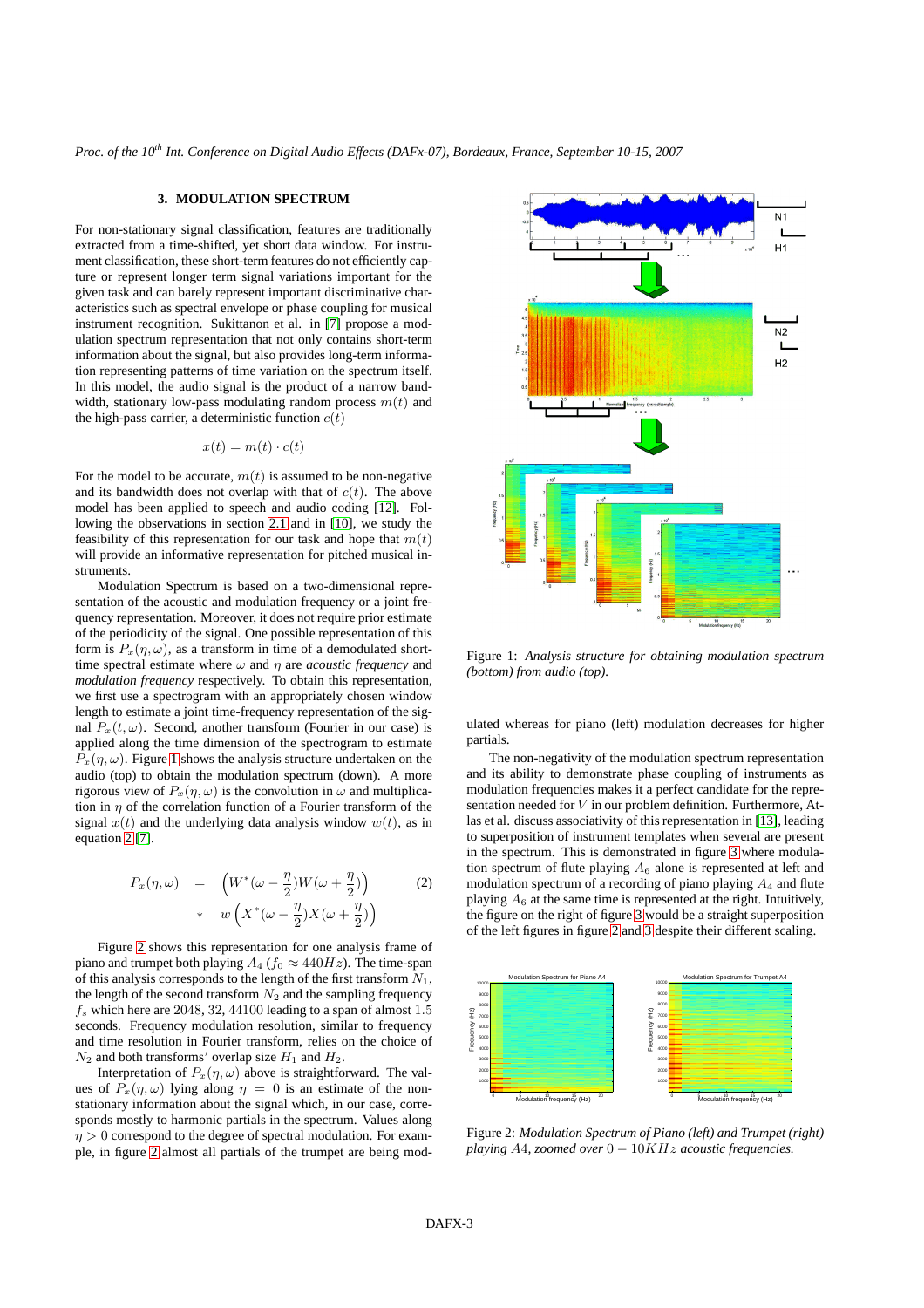

Figure 3: *Modulation Spectrum of Flute playing* A<sup>6</sup> *(left) and Piano (*A4*) and Flute (*A6*) playing together (right), zoomed over* 0 − 10KHz *acoustic frequencies.*

<span id="page-3-2"></span>Hence, we adopt this two-dimensional joint frequency representation as the front-end of our system.

### **4. LEARNING INSTRUMENT-BASED PITCH TEMPLATES**

<span id="page-3-0"></span>As mentioned in section [2,](#page-1-0) the proposed system solves for the existence of previously learned instrument-based pitch templates (stored in  $W$  in our notation). Here we discuss how these templates are learned and resolve the second question in section [2.](#page-1-0) As a reminder, W contains modulation structures of all pitches of each given instrument. For example, for an acoustic piano, matrix W would contain all 88 notes as 88 different 2-D representations. To this end, training is done on databases of instrumental sounds [\[14,](#page-7-13) [15\]](#page-7-14) using an off-line training algorithm that learns different modulation structures of instruments by browsing all sounds given in the database and stores them in matrix  $W$  for future use.

For each audio file in the database, training is an iterative NMF algorithm [\[8\]](#page-7-7) with a symmetric kullback-leibler divergence for reconstruction error as shown in Equation [3,](#page-3-3) where ⊗ is an element by element multiplication. In this off-line training, V would be the modulation spectrum of the whole audio file as described in Section [3](#page-2-0) and the learning algorithm factorizes V as  $V \approx WH$ . The subscript a refers to the  $a^{th}$  template and other subscripts in equation [3](#page-3-3) are vector indexes used during learning. In order to obtain precise and discriminative templates, we put some constraints on W vectors learned during each NMF iteration. For each sound in the database (or each pitch) we force the algorithm to decompose  $V$  into two objects ( $W$  has two 2-D elements) where we only learn one vector and have the other fixed as white non-negative noise, where only the first one would be stored for the global W. This method helps the algorithm focus more on the harmonic and modulation structure of  $V$ . Furthermore, we require modulation frequencies higher that zero ( $\eta > 0$ ) at each iteration by a constant factor ( $Emph$  in equation [3\)](#page-3-3). The idea behind this factor is to emphasize non-stationary structure of the signal, important for between instrument discrimination.

$$
H_{a\mu} \leftarrow \text{Exponentialatrix } H_{a\mu} \leftarrow \text{Exponential matrix } H_{a\mu} \leftarrow \text{Exponential matrix } H_{a\mu} \leftarrow \text{Exponential matrix } H_{a\mu} \leftarrow \text{Exponential matrix } H_{a\mu} \leftarrow \text{Exponential matrix } H_{a\mu} \leftarrow \text{Exponential matrix } H_{a\mu} \leftarrow \text{Exponential matrix } H_{a\mu} \leftarrow \text{Exponential matrix } H_{a\mu} \leftarrow \text{Exponential matrix } H_{a\mu} \leftarrow \text{Exponential matrix } H_{a\mu} \leftarrow \text{Exponential matrix } H_{a\mu} \leftarrow \text{Exponential matrix } H_{a\mu} \leftarrow \text{Exponential matrix } H_{a\mu} \leftarrow \text{Exponential matrix } H_{a\mu} \leftarrow \text{Exponential matrix } H_{a\mu} \leftarrow \text{Exponential matrix } H_{a\mu} \leftarrow \text{Exponential matrix } H_{a\mu} \leftarrow \text{Exponential matrix } H_{a\mu} \leftarrow \text{Exponential matrix } H_{a\mu} \leftarrow \text{Exponential matrix } H_{a\mu} \leftarrow \text{Exponential matrix } H_{a\mu} \leftarrow \text{Exponential matrix } H_{a\mu} \leftarrow \text{Exponential matrix } H_{a\mu} \leftarrow \text{Exponential matrix } H_{a\mu} \leftarrow \text{Exponential matrix } H_{a\mu} \leftarrow \text{Exponential matrix } H_{a\mu} \leftarrow \text{Exponential matrix } H_{a\mu} \leftarrow \text{Exponential matrix } H_{a\mu} \leftarrow \text{Exponential matrix } H_{a\mu} \leftarrow \text{Exponential matrix } H_{a\mu} \leftarrow \text{Exponential matrix } H_{a\mu} \leftarrow \text{Exponential matrix } H_{a\mu} \leftarrow \text{Exponential matrix } H_{a\mu} \leftarrow \text{Exponential matrix } H_{a\mu} \leftarrow \text{Exponential matrix } H_{a\mu} \leftarrow \text{Exponential matrix } H_{a\mu} \leftarrow \text{Exponential matrix } H_{a\mu} \leftarrow \text{Exponential matrix } H_{a\mu} \leftarrow \text{Exponential matrix } H_{a\mu} \leftarrow \text{Exponential matrix } H_{a\mu} \leftarrow \text{Exponential matrix } H_{a\mu} \leftarrow \text{Exponential matrix } H_{a\mu} \leftarrow \text{Exponential matrix } H_{a\mu} \leftarrow \text{Exponential matrix } H_{a\mu} \leftarrow \text{Exponential matrix } H_{a\mu} \leftarrow \text{Exponential matrix } H_{a\mu} \
$$

<span id="page-3-3"></span>When the training reaches an acceptable stopping criteria, the modulation spectra in the local  $W$  will be saved in the global  $W$ and the algorithm continues to the next audio file in the database until it constructs  $W$  for all given sounds in the database. Figure [4](#page-3-4) shows learned modulation spectrum templates for flute and violin playing  $A_4$ . During analysis, the parameters are  $N_1$  =  $2048, N_2 = 32, H_1 = 1024$ , and  $H_2 = 16$  leading to a time resolution of ∼ 370ms and modulation upper bound of around  $21Hz$  for a sampling frequency of  $44100Hz$ . Both templates were trained on audio files in the SOL database [\[15\]](#page-7-14) and were converged after slightly more than 100 iterations.



Figure 4: *Learned Modulation Spectrum of Flute* A<sup>4</sup> *(left) and Violin* A<sup>4</sup> *(right).*

<span id="page-3-4"></span>Note that using this type of representation for templates has an important disadvantage. The modulation spectrum described above provides a large dimension compared to traditional shortterm spectral estimations. To compensate for this, we reduce the representation by cutting frequencies above  $6KHz$ . This choice was adopted by trial-and-error and since most useful partial and modulation information lie below this threshold. Moreover, during learning and decomposition, we consider the 2-D modulation spectrum and templates as *images* that hence, can be reshaped into a 1-D vector and back.

#### **5. SPARSE NON-NEGATIVE DECOMPOSITION**

<span id="page-3-1"></span>We are now in a position to address the third and last issue brought in section [2.](#page-1-0) Having  $V$  as the modulation spectrum analysis of real-time audio and  $\tilde{W}$  as stored instrument-based pitch templates, we would like to obtain H such that  $V \approx WH$ . As mentioned earlier in section [2.2,](#page-1-3) in order to decompose the spectrum using learned pitch templates, the solution needs to be sparse. One of the useful properties of the original NMF [\[8\]](#page-7-7) is that it usually produces a sparse representation of the data. However this sparseness is more of a side-effect than a goal and one can not control the degree to which the representation is sparse. In this section, we introduce a modified sparse non-negative decomposition algorithm.

 $H_{a\mu} \leftarrow Emph \otimes H_{a\mu} \frac{\sum_{i} W_{ia}V_{i\mu}/(WH)_{i\mu}}{\sum_{i} W_{i\mu}}$  and  $\ell_2$  norm-spaces [\[17\]](#page-7-16). Due to real-time considerations and the Numerous sparseness measures have been proposed and used in the past. In general, these measures are mappings from  $\mathbb{R}^n$ to R which quantify how much energy of a vector is packed into a few components. As argued in [\[16\]](#page-7-15), the choice of sparseness measure is not a minor detail but has far reaching implications on the structure of a solution. Very recently, Hoyer has proposed an NMF with sparseness constraints by projecting results into  $\ell_1$ nature of sparseness in audio signals for pitch determination we

 $\sum_{\nu} H_{\alpha\nu}$  The definition commonly given for sparseness is based on the  $\ell_0$  norm defined as the number of non-zero elements

$$
||X||_0 = \frac{\#\{j, x_j \neq 0\}}{N}
$$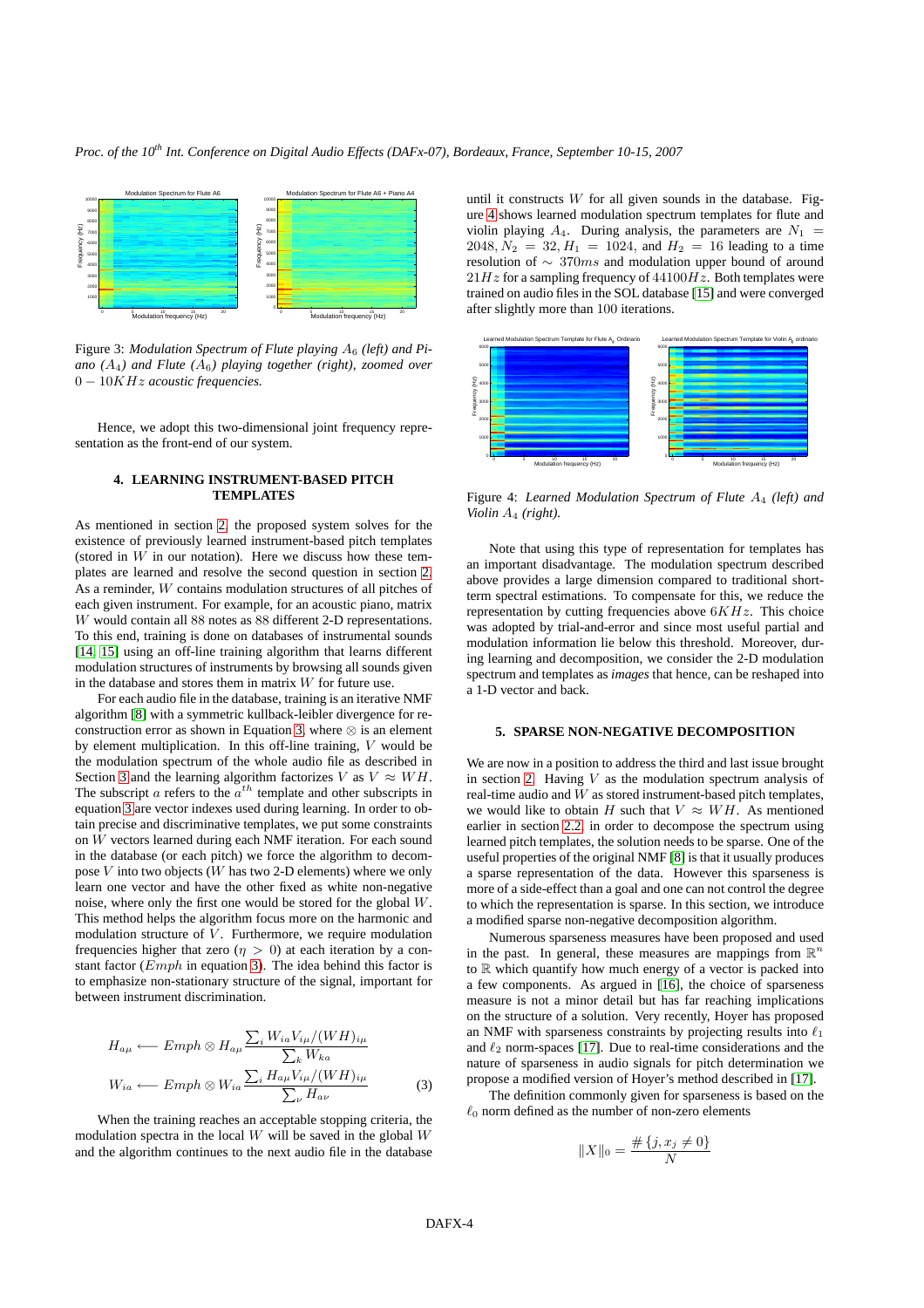where  $N$  is the dimension of vector  $X$ . It is a characteristic for the  $\ell_0$  norm that the magnitude of non-zero elements is ignored. Moreover, this measure is only good for noiseless cases and adding a very small measurement noise makes completely sparse data completely non-sparse. A common way to take the noise into account is to use the  $\ell_{\epsilon}$  norm defined as follows:

$$
||X||_{0,\epsilon} = \frac{\#\{j, |x_j| \geq \epsilon\}}{N}
$$

where parameter  $\epsilon$  depends on the noise variance. In practice, there is no known way of determining this noise variance which is independent of the variance in  $x$ . Another problem of this norm is that it is non-differentiable and thus can not be optimized with gradient methods. A solution is to approximate the  $\ell_{\epsilon}$  norm by tanh function.

$$
g(x) = \tanh(|ax|^b)
$$

where a and b are positive constants. In order to imitate  $\ell_{\epsilon}$  norm, the value of b must be greater than 1.

In addition to the tanh norm, we force an  $\ell_2$  constraint on the signal. This second constraint is crucial for the normalization of the results and emphasis on significance of factorization during note events in contrary to silent states.

In summary, the sparseness measure proposed is based on the relationship between the  $\ell_{\epsilon}$  norm and the  $\ell_2$  norm as demonstrated mathematically in Equation [4.](#page-4-0)

sparseness(x) = 
$$
\frac{\sqrt{N} - \sum \tanh(|x_i|^2)/\sqrt{\sum x_i^2}}{\sqrt{N} - 1}
$$
 (4)

<span id="page-4-0"></span>Algorithmic realization of this sparsity constraint is a straightforward and cheap iterative procedure that projects the results first to the  $\ell_{\epsilon}$  hyperplane and then solves for the intersection of this projection with the hyperplane possessed by  $\ell_2$ . Figure [5](#page-4-1) shows a synthetic signal (left) and its sparse projection using the proposed procedure with  $\ell_{\epsilon} = 0.9$  and  $\ell_2$  equal to signal's energy.



Figure 5: *Synthetic signal before sparse projection (left) and after (right).*

<span id="page-4-1"></span>For non-negative sparse decomposition, we use gradient descent updates instead of the original NMF multiplicative updates (Equation [3\)](#page-3-3) and project each vector in real-time to be non-negative and have desired  $\ell_2$  and  $\ell_\epsilon$  norms. This projected gradient descent, adapted from [\[17\]](#page-7-16), is outlined below. Once again this algorithm shows the factorization for  $H$  when templates are known.



- 1. Initialize  $H$  to random positive matrices or to previous value of  $H$  in sequence
	- 2. Iterate (a) Set  $H = H - \mu_H W^T (WH - V)$ (b) Set  $s_i = h_i + (\ell_{\epsilon} - \sum \tanh(h_i^2))/N$ and  $m_i = \ell_{\epsilon}/N$ (c) Set  $s = m + \alpha(s - m)$  where  $\alpha = \frac{-(s-m)^T m + \sqrt{((s-m)^T m)^2 - \sum (s-m)^2 (\sum m^2 - \ell_2^2)}}{\sum (s-m)^2}$  $\sqrt{2-\sum(s-m)^2(\sum m^2-\ell_0^2)}$  $\sqrt[2]{2(\sum m^2 - \ell_2^2)}$ 
		- (d) Set negative components of  $s$  to zero and set  $H = s$

Algorithm 1. Sparse Non-negative Matrix Decomposition

Here, step (a) is a negative gradient descent and (b) through (d) are the projection process on the  $\ell_{\epsilon}$  and  $\ell_{2}$  space. In (b) we are projecting the vector to the  $\ell_{\epsilon}$  hyperplane and (c) solves a quadratic equation ensuring that the projection has the desired  $\ell_2$  norm.

 $\sqrt{N} - \sum \tanh(|x_i|^2) / \sqrt{\sum x_i^2}$  (4) quency in a sampling rate of 44.1KHz. Equivalently, W would For realtime pitch/instrument detection, the  $\ell_2$  norm is provided by the spectrum energy of the realtime signal (directly calculated from the column in V corresponding to  $\eta = 0$ ) and the  $\ell_{\epsilon}$  takes values between 0 and 1, is user-specified and can be controlled dynamically. The higher the  $\ell_{\epsilon}$ , the more sparse is the solution in H. V would be a vector of size  $N_1 \times N_2$  where here we use  $N_1 = 2048$  and  $N_2 = 32$  and further reduced (along  $N_1$ ) to capture modulation structures up to about  $6KHz$  acoustic frebe a matrix of  $SizeOf(V) \times m$  with m as the number of templates and  $H$  would be a vector of size  $m$ .

#### **6. EVALUATION**

A clean evaluation of a systems such as the one proposed in this paper bears practical difficulties. It should be clear by now that we are attempting towards a multi-instrument transcription of music signals in form of a *piano roll* presentation. To evaluate such representation one needs an annotated and transcribed music of the same type to an order of milli-seconds. There has been recent attempts in creating such database but for monophonic music or in the best case, polyphonic but mono-instrument sounds (such as piano music). Evaluation procedures that has been undertaken so far in the literature do not seem to be close to ideal either. In systems where the authors aim for multiple-instrument identification, the pitch information is missing [\[4,](#page-7-3) [6\]](#page-7-5). Otherwise, other researchers aimed at manual mixing of single note recordings of different instruments as the basis of their evaluations (for example in [\[5\]](#page-7-4)).

As mentioned in the beginning of this paper, our system is destined towards real-time applications in computer music systems. Therefore, it is vital that the evaluation procedure is done on real music recordings and in real musical situations despite the difficulties of such approach.

In this section we showcase the performance of our system in two manners: (1) A subjective evaluation where we demonstrate the real-time output of the system on short musical examples and compare the results visually with the piano-roll representations of their scores. (2) An objective evaluation where we evaluate the algorithm on mixed music recordings and provide detailed results.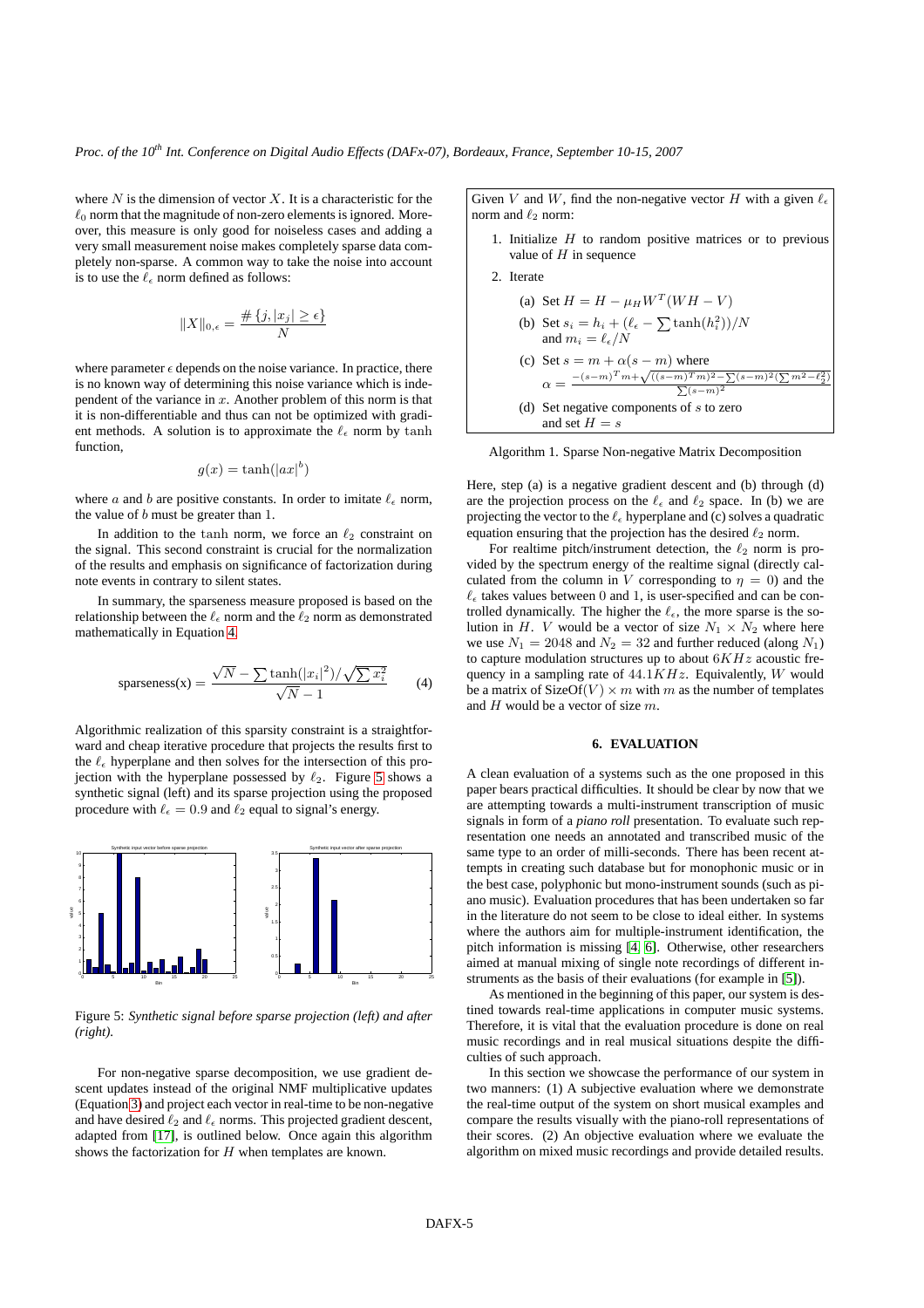All audio files and results used during evaluation as well as more fine-tuned and detailed images can be viewed on the project's web- $site<sup>1</sup>$  $site<sup>1</sup>$  $site<sup>1</sup>$ .

### **6.1. Subjective Evaluation**

Figures [6\(a\)](#page-5-1) and [6\(b\)](#page-5-2) show the performance of the system (bottom) on a real recording of the first phrase of Beethoven's Sonata for Piano and Violin *(The spring)*. A piano roll representation of the MIDI score of the same phrase is represented in figure [6\(a\)](#page-5-1) where the Piano section has darker color than the violin part. In the sample result (figure [6\(b\)\)](#page-5-2), decomposition results are represented as an image where the Piano and Violin results occupy a separate space. The Y-axis represents pitches for each instrument (88 for Piano and 41 for Violin) and are sorted in ascending order to resemble a piano-roll representation.

<span id="page-5-1"></span>



(b) Decomposition Results

<span id="page-5-2"></span>Figure 6: *Sample result (1): Beethoven's* Spring *Violin-Piano Sonata, 2nd movement, starting bars with score (top) and system result (bottom).*

<span id="page-5-3"></span>Similarly, figures [6.1](#page-5-3) shows the performance of the system (bottom) on a real recording of a few bars from Francis Poulenc's Sonata for Flute and Piano with the score excerpt shown in a piano roll presentation on the top. Here again, the flute section is represented by a lighter color in the piano roll score of figure [7\(a\).](#page-5-4)

<span id="page-5-4"></span>

(b) Decomposition Results

0.0 0.8 1.5 2.3 3.0 3.8 4.5 5.3 6.0 6.8 7.5 8.3 9.0

Time (s)

<span id="page-5-5"></span>Figure 7: *Sample result (2): Francis Poulenc's Sonata for Flute and Piano (excerpts).*

The parameters used for training and real-time decompositions for both examples are as follows:  $F_s = 44100Hz$ ,  $N_1 =$ 4096,  $N_2 = 32, H_1 = 256$ , and  $H_2 = 16$ . During real-time analysis, these choices leave us with an analysis time-span of almost 3 seconds and response delay of 93 milli-seconds.

For a subjective evaluation, it suffices to compare the score piano-roll representation with the result images in figures [6\(b\)](#page-5-2) and [7\(b\).](#page-5-5) For the Piano parts, specially for the Piano and Violin example, the low notes are hard to distinguish, especially with the current scaling of the paper. However, in both figures the main contour of both scores can be easily detected with the eyes. An important remark here is the (weaker) presence of the first instruments (Violin and Flute) in the accompaniment instrument (Piano). Both detailed analysis of the results and the confusions are addressed in the next section.

### **6.2. Objective Evaluation**

Due to the lack of high-resolution annotated and transcribed ensemble recordings, we tend to mix transcribed and annotated monophonic music for different instruments and evaluate the performance of our system on the mixed audio. The advantage of this approach is that first, we will be dealing with real music recordings and two, we can easily calculate precisions for instrument/pitch

<span id="page-5-0"></span><sup>1</sup>http://recherche.ircam.fr/equipes/ temps-reel/suivi/Arshia/DAFx07/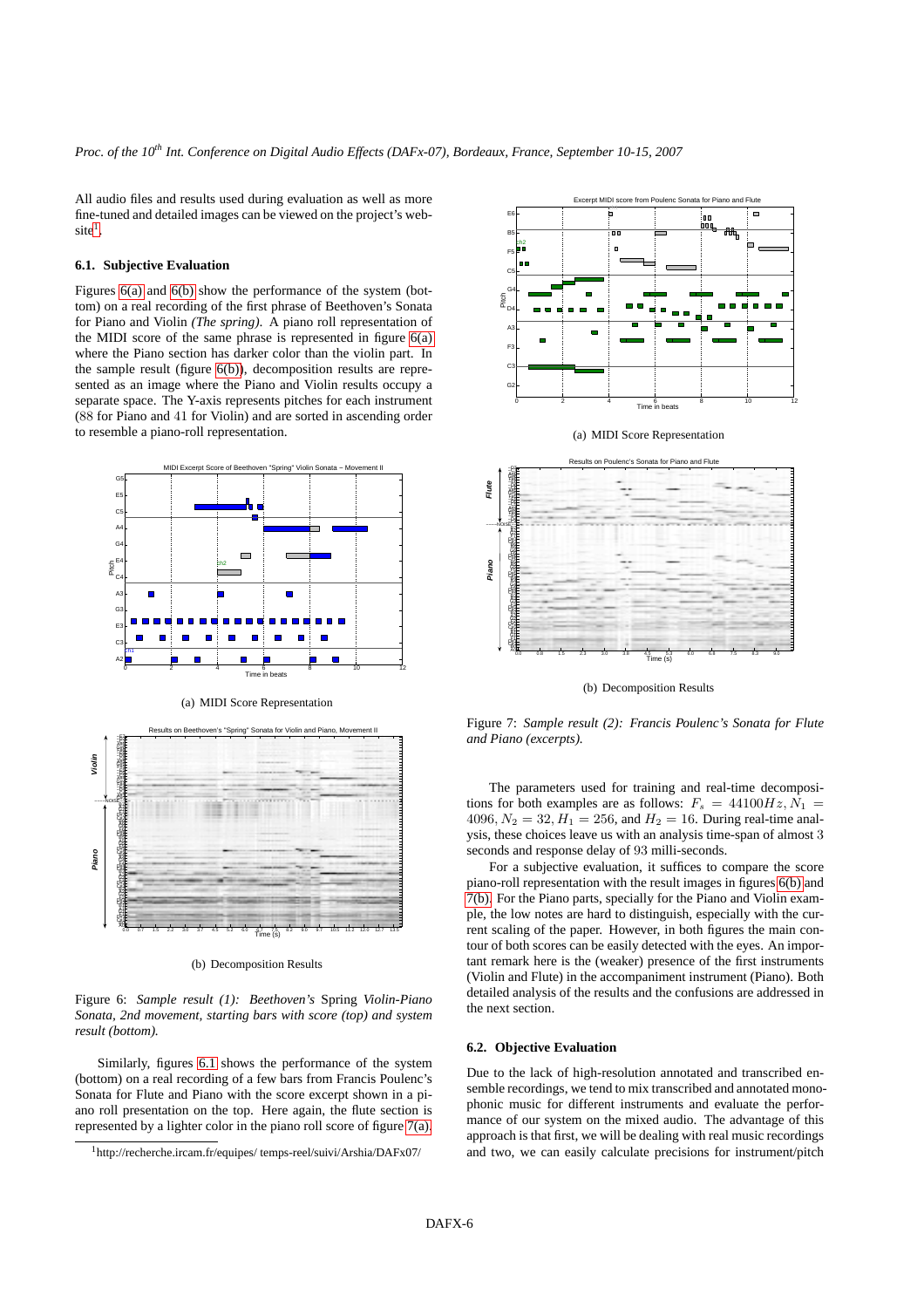detection across instruments since the annotations for each instrument are separate. The disadvantage, of course, is that after-thefact mixing of two instruments can not demonstrate eventual spectral fusions common in ensemble recordings (which was not the case in our subjective evaluation). For this paper, we focus on two-instrument mixes and address more enhanced evaluations in another publication.

Audio and annotation files used for this evaluation session are taken from the *Score Following Evaluation Task* prepared by the author for MIREX 2006 [\[18\]](#page-7-17) and also from a previous experiment reported in [\[9\]](#page-7-8). Table 1 shows the specification of Audio and (aligned) MIDI files used during the evaluation. The MIDI annotations that come with each audio file, provide aligned score to audio information. Note that although these annotation were created automatically and double checked using a high-resolution analysis software, they are not perfect especially in the case of Piano because of the difficulty in assigning correct note lengths in a polyphonic situation and in the presence of the piano pedal. This issue is quite present for piece number 2 which is usually played with a high utilization of the sustain pedal.

Table 1: Specification of Audio and Midi used for evaluation

| #            | <b>Piece Name</b>                       | Time | <b>Events</b> | Instr. |
|--------------|-----------------------------------------|------|---------------|--------|
|              | Mozart's Piano Sonata in A major, K.331 | 9:55 | 4268          | Piano  |
| $\mathbf{2}$ | Chopin's Nocturne no.2, opus 9          | 3.57 | 1291          | Piano  |
| 3            | Bach's Violin Sonata 1. Movement 4      | 3:40 | 1622          | Violin |
| 4            | Bach's Violin Sonata 2, Movement 4      | 5.13 | 2042          | Violin |

For this evaluation we created two Piano and Violin mixtures according to their lengths:  $1 + 4$  and  $2 + 3$ , and ran the system on both mixtures. Mixing starts at time zero so since the piano recordings are always longer in our case, we are sure that during the length of the violin parts there is always activity in both instruments and we are left with some extra piano-only section in the end. During evaluations, for each note event in the aligned score, we look at the corresponding frames of the analysis observation and check if the corresponding template has high activity and if it is among the top  $N$  templates, where  $N$  specifies the number of pitches active at the event frame time taken out of the reference MIDI. This way, for each event in the score we can have a precision percentage and the overall mean of these can represent the algorithm's precision. Moreover, since we do not have any specific temporal model and also the ending of notes are usually doubtful (especially for Piano) we can consider (subjectively) positive detection during at least 80% of a note life to be *acceptable* and refine the precision. Cross classification can be computed in the same way by switching the piano and violin references between results.

Tables 2 and 3 show confusion matrices out of the above evaluation for each mix (where numbers refer to specifications in table 1). This confusion matrix is to be read as follows: the row elements correspond to the results being evaluated and the column elements correspond to the reference alignment being used for evaluation. For example, element  $(1, 2)$  refers to the percentage within which the system has decoded violin elements in the Piano results. Therefore, it is natural that this confusion matrix is not symmetrical. On another note, values in the confusion matrices do not add up to 100%. Each row column of the matrix represents the instances in a predicted instrument class while each row represents the instances in an actual class. These measures obviously are not representative of all sorts of errors a transcription system can undergo. For a detailed description of different kinds of errors in a music transcription problem we refer the reader to [\[19\]](#page-7-18). In what follows we emphasize the *precision* rate and innerinstrumental confusion thereof through the results. Finally, note that precision rates in Tables 2 and 3 correspond to both (multiple) pitch and instrument classification where the reference for both is obtained from the aligned MIDI scores to audio.

Results in tables 2 and 3 suggest that the precision rate (diagonal values) for the violin parts are significantly higher than the Piano part. This is mainly due to the fact that the Violin sections (files 3 and 4 in table 1) are much louder than the piano audio files and we did not normalize the loudness before mixing to be as natural as possible. Other reasons for the deficiency of the Piano pitch/instrument detection comes from the fact that in both pieces there is an extensive use of sustain pedals which confuses the system when trying to match templates for reconstructing the ongoing modulation structure. Furthermore, lower Piano precision in Table 2 is because the sustain pedal is being used much more in Chopin's *Nocturne* than Mozart's *Sonata*, which is stylistically reasonable.

#### Confusion Matrices

|                                                    | Piano | <b>Violin</b> |              | Piano                    | <b>Violin</b> |
|----------------------------------------------------|-------|---------------|--------------|--------------------------|---------------|
| <b>Piano</b>                                       | 45\%  | $9.2\%$       | <b>Piano</b> | 52.8%                    | 17.9%         |
| Violin                                             | 17.1% | 67.5%         |              | <b>Violin</b>   $24.3\%$ | 89.3%         |
| Table 2: Mix of $2 + 3$<br>Table 3: Mix of $1 + 4$ |       |               |              |                          |               |

Overall, given the nature of the problem, that is simultaneous multiple-pitch and multiple-instrument detection in real-time, the results are satisfactory and not far from other state-of-the-art systems cited earlier in section [1.](#page-0-0)

## **7. CONCLUSION AND DISCUSSION**

In this paper we presented a technique for detection of multiplepitches produced by multiple-instruments and in real-time. The core of the proposed system relies on a rather simple machine learning principle based on sparse non-negative constraints. The simplicity behind this algorithm is due to observations on the nature of musical instruments and basic facts regarding musical pitch and timbre structures. After formulating the problem we discussed three main issues regarding the formulation and presented solutions for each.

If the proposed method is to be useful in computer music applications, the precision rates should obviously be higher than the ones in Tables 2 and 3. The work presented in this paper is regarded as a first step towards the complex problem of multiple pitch and instrument recognition in real-time. However, obtained results with a more rigorous evaluation framework as stated before, are close to the state-of-the-arts reported elsewhere. Here we elaborate on the future directions of this project and on how the proposed algorithm can be improved.

The on-line learning algorithm developed in section [5,](#page-3-1) uses a simple gradient descent update that is projected at each iteration to assure sparsity. From a machine learning perspective, gradient descent updates are not always the best solution and more intelligent optimization techniques such as convex optimization and semi-definite programming would be more suitable. However, for this experiment and due to our real-time constraints, we